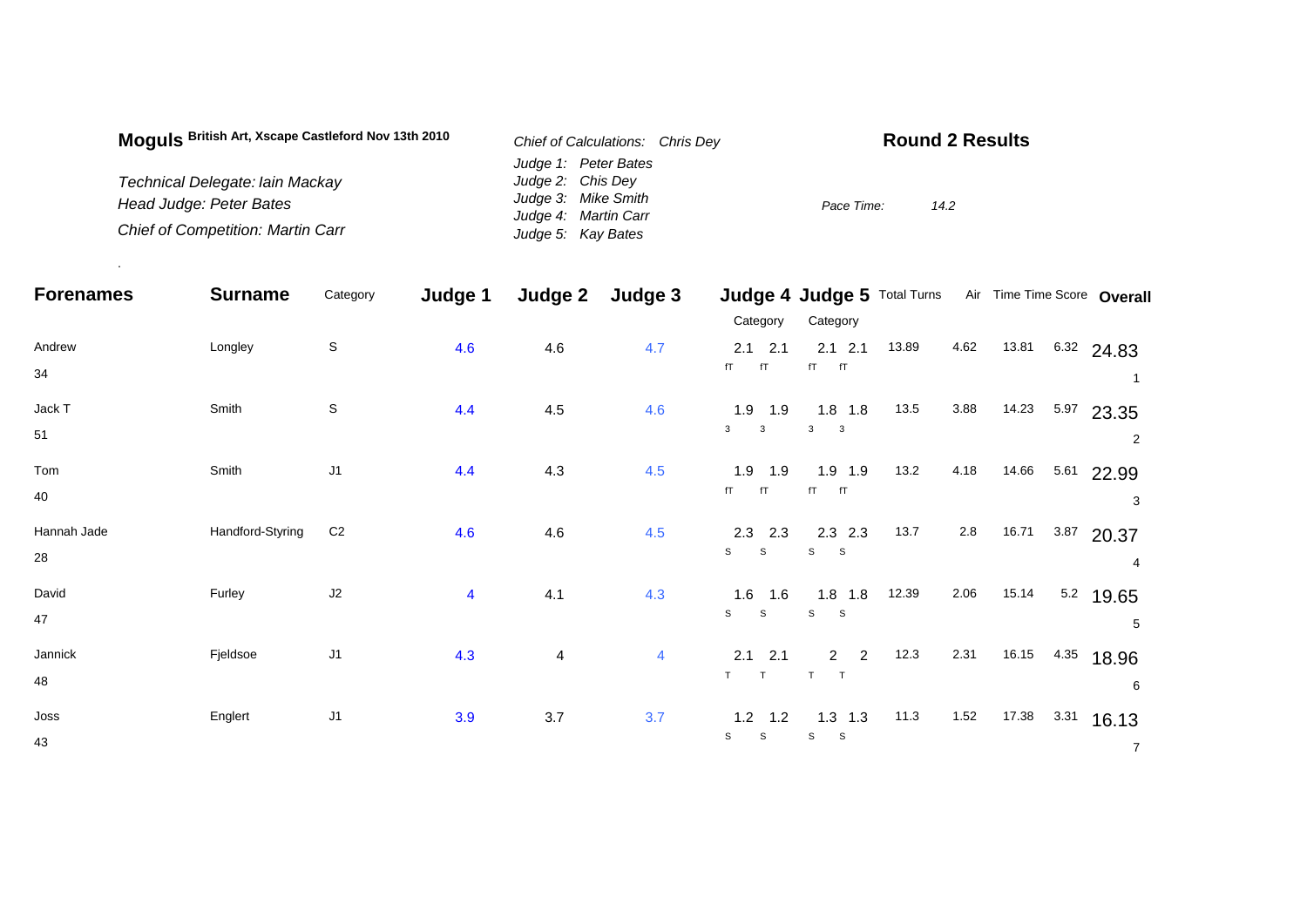| <b>Forenames</b> | <b>Surname</b> | Category       | Judge 1 | Judge 2 | Judge 3 |              | Judge 4 Judge 5 Total Turns |      |     | Air Time Time Score Overall |           |
|------------------|----------------|----------------|---------|---------|---------|--------------|-----------------------------|------|-----|-----------------------------|-----------|
|                  |                |                |         |         |         | Category     | Category                    |      |     |                             |           |
| Alex             | White          | C <sub>2</sub> | 3       | 2.9     | 3.1     |              | $1.1$ 1.1                   | 9    | 2.2 | 17<br>3.63                  | 14.83     |
| 57               |                |                |         |         |         | $3 \qquad 3$ | $3 \qquad 3$                |      |     |                             | 8         |
| Samuel           | Houston        | C <sub>2</sub> | 3.8     | 3.6     | 3.5     | $0.4$ 0.4    | $0.6\quad 0.6$              | 10.9 | 0.6 | 17.4<br>3.29                | 14.79     |
| 39               |                |                |         |         |         | S S          | S S                         |      |     |                             | 9         |
| William          | Wozencroft     | C <sub>2</sub> | 1.5     | 1.5     | 1.9     | 1.1<br>1.1   |                             | 4.9  | 2.2 | 33.4                        | 0<br>7.10 |
| 58               |                |                |         |         |         | $3 \qquad 3$ | $3 \qquad 3$                |      |     |                             | 10        |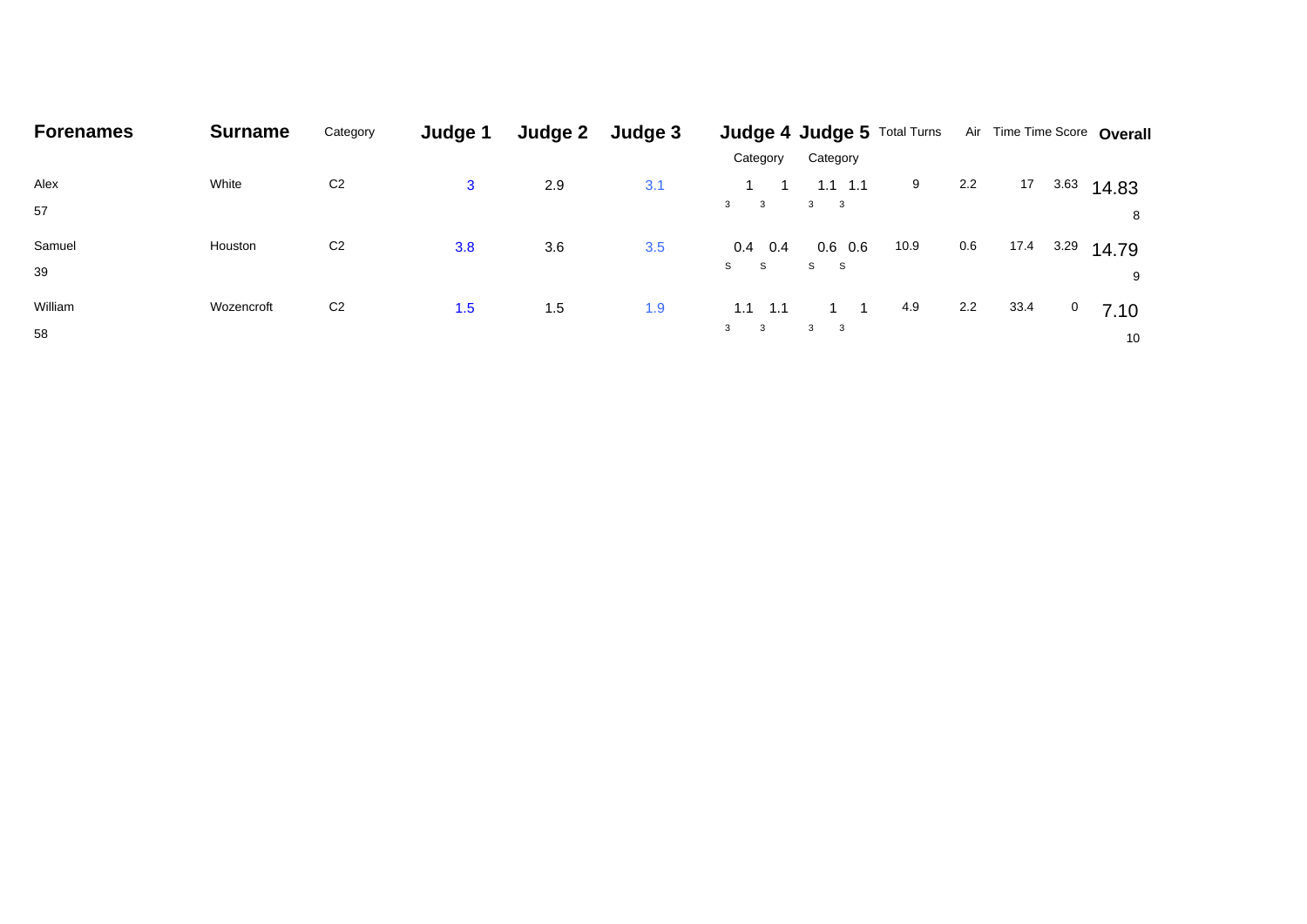| Moguls British Art, Xscape Castleford Nov 13th 2010 | Chief of Calculations: Chris Dev            | <b>Round 1 Results</b> |      |  |  |  |
|-----------------------------------------------------|---------------------------------------------|------------------------|------|--|--|--|
| Technical Delegate: Iain Mackay                     | Judge 1: Peter Bates<br>Judge 2: Chis Dey   |                        |      |  |  |  |
| Head Judge: Peter Bates                             | Judge 3: Mike Smith<br>Judge 4: Martin Carr |                        |      |  |  |  |
| <b>Chief of Competition: Martin Carr</b>            | Judge 5: Kay Bates                          | Pace Time:             | 14.2 |  |  |  |

.

| <b>Names</b>      |                  | Category       |     |     | Turns J1-3<br>Air J4-5 |                                |                                                         |           |      |       | Time in Sec and Scor |       | <b>Overall</b>   |  |
|-------------------|------------------|----------------|-----|-----|------------------------|--------------------------------|---------------------------------------------------------|-----------|------|-------|----------------------|-------|------------------|--|
|                   |                  |                |     |     |                        |                                | Jump Categor                                            |           |      |       |                      |       |                  |  |
| Jack T<br>51      | Smith            | S              | 4.6 | 4.4 | 4.3                    | $2.2$ 2.2<br>3<br>$\mathsf 3$  | $\overline{2}$<br>$\overline{2}$<br>3<br>$\overline{3}$ | 13.3      | 4.41 | 14.65 | 5.61                 | 23.32 | $\overline{1}$   |  |
| Andrew<br>34      | Longley          | $\mathsf S$    | 4.8 | 4.7 | 4.7                    | $2.4$ 2.4<br>T<br>$\mathsf T$  | $2.3$ 2.3<br>T<br>$\top$                                | 14.2      | 2.67 | 14.22 | 5.98                 | 22.85 | $\overline{2}$   |  |
| Tom<br>40         | Smith            | J <sub>1</sub> | 4.6 | 4.3 | 4.5                    | $1.7$ 1.7<br>fT<br>fT          | $1.6$ 1.6<br>fT<br>fT                                   | 13.39     | 3.63 | 16.99 | 3.64                 | 20.66 | 3                |  |
| Hannah Jade<br>28 | Handford-Styring | C <sub>2</sub> | 4.5 | 4.5 | 4.4                    | $2.1$ 2.1<br>S<br>S            | $2.3$ 2.3<br>S<br>- S                                   | 13.4      | 2.68 | 17.14 | 3.51                 | 19.59 | 4                |  |
| David<br>47       | Furley           | J2             | 3.7 | 3.9 | 3.9                    | $1.6$ 1.6<br>3<br>3            | $1.8$ 1.8<br>3<br>$\overline{\mathbf{3}}$               | 11.5      | 3.57 | 16.77 | 3.82                 | 18.89 | 5                |  |
| Jannick<br>48     | Fjeldsoe         | J <sub>1</sub> | 3.6 | 3.2 | 3.9                    | $1.4$ 1.4<br>3<br>3            | $1.5$ 1.5<br>3<br>$\mathbf{3}$                          | 10.7      | 3.04 | 16.16 | 4.34                 | 18.08 | 6                |  |
| William<br>58     | Wozencroft       | C <sub>2</sub> | 3.5 | 3.4 | 3.8                    | $1.4$ 1.4<br>3<br>3            | $1.4$ 1.4<br>3<br>$\overline{\mathbf{3}}$               | 10.7      | 2.94 | 17.8  | 2.95                 | 16.59 | $\overline{7}$   |  |
| Joss<br>43        | Englert          | J1             | 3.6 | 3.4 | 3.6                    | $1.8$ 1.8<br>S<br>$\mathsf{s}$ | $1.8$ 1.8<br>S<br>$\mathbf{s}$                          | 10.6      | 2.18 | 17.41 | 3.28                 | 16.06 | $\boldsymbol{8}$ |  |
| Alex<br>57        | White            | C <sub>2</sub> | 2.9 | 2.7 | 3.2                    | $1.6$ 1.6<br>3<br>3            | $1.5$ 1.5<br>$\mathbf{3}$<br>$\mathbf{3}$               | $\bf 8.8$ | 3.25 | 17.14 | 3.51                 | 15.56 | 9                |  |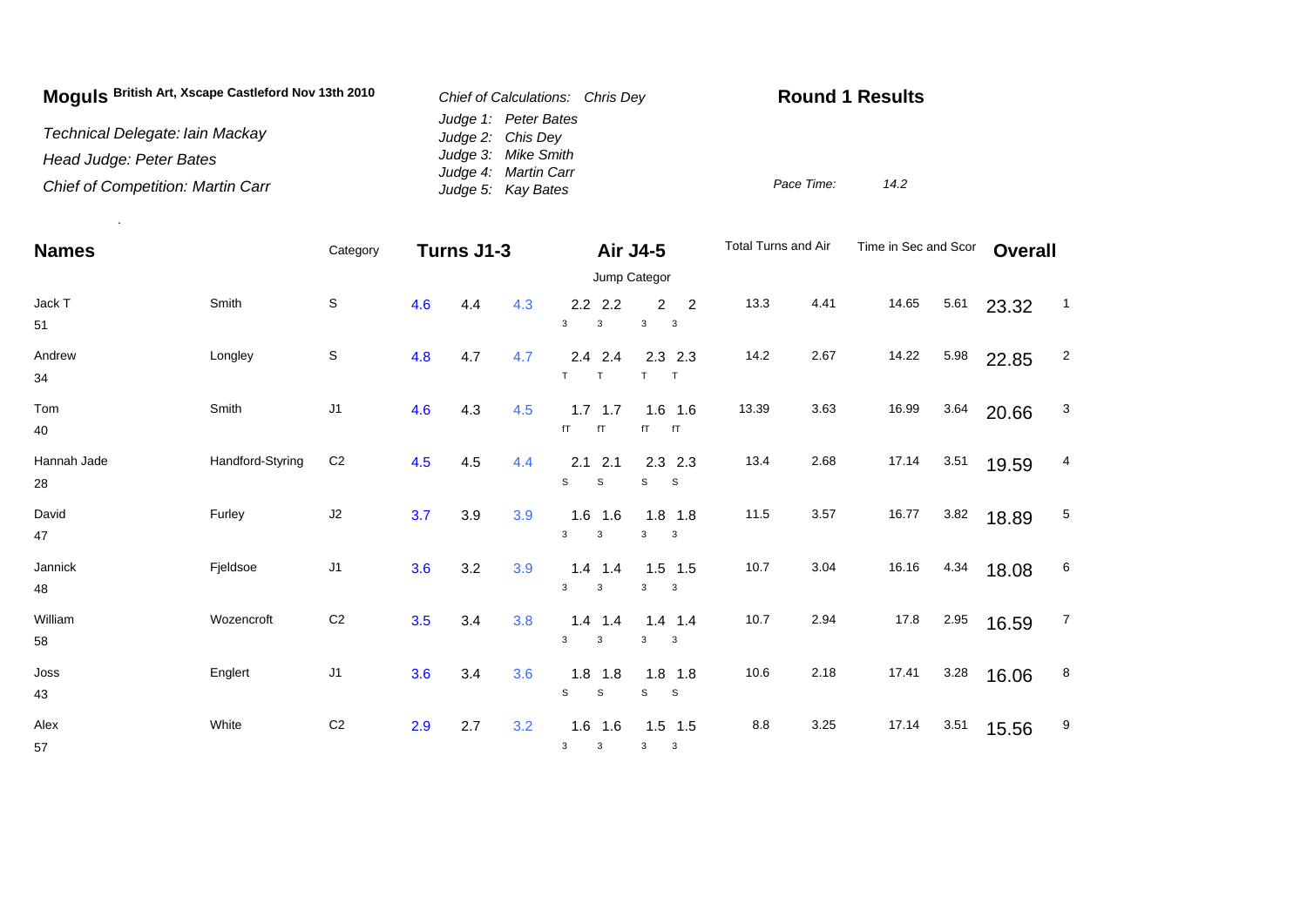| <b>Names</b>      |               | Category                                                                                                   | Turns J1-3     |     |                |                                                     | <b>Air J4-5</b>                                         | Total Turns and Air |           | Time in Sec and Scor |             | <b>Overall</b> |    |  |
|-------------------|---------------|------------------------------------------------------------------------------------------------------------|----------------|-----|----------------|-----------------------------------------------------|---------------------------------------------------------|---------------------|-----------|----------------------|-------------|----------------|----|--|
|                   | Jump Categor  |                                                                                                            |                |     |                |                                                     |                                                         |                     |           |                      |             |                |    |  |
| Samuel<br>39      | Houston       | C <sub>2</sub>                                                                                             | 3.3            | 3.2 | 3.5            | $1.5$ 1.5<br>S<br>$\mathsf S$                       | $1.7$ 1.7<br>s<br>$\mathsf{s}$                          | 10                  | 1.94      | 17.06                | 3.58        | 15.52          | 10 |  |
| Liam<br>44        | Gardner       | J2                                                                                                         | 2.8            | 3   | 3.1            | $1.1$ $1.1$<br>3<br>3                               | $1.2$ 1.2<br>3<br>$\mathbf{3}$                          | 8.9                 | 2.41      | 16.72                | 3.87        | 15.18          | 11 |  |
| Dan<br>45         | Smith         | J1                                                                                                         | 3.2            | 3.2 | 3.5            | $\mathbf{1}$<br>$\overline{1}$<br>S<br>$\mathsf{s}$ | $1.1$ 1.1<br>S<br>$\mathbb S$                           | 9.9                 | 1.28      | 17.36                | 3.32        | 14.5           | 12 |  |
| Ethan<br>53       | Davis         | Mi                                                                                                         | $\overline{3}$ | 3.4 | 3.2            | $0.7$ 0.7<br>$\mathsf{s}$<br>$\mathbb S$            | $0.8$ 0.8<br>S<br>S                                     | 9.6                 | 0.89      | 16.59                | 3.98        | 14.47          | 13 |  |
| Alexandra L<br>49 | Houston       | $\sf J1$                                                                                                   | 3.8            | 3.5 | 3.5            | $0.8$ 0.8<br>$\mathbf{3}$<br>$\mathbf{3}$           | $0.9$ 0.9<br>3<br>$\mathbf{3}$                          | 10.8                | 1.77      | 19.46                | 1.55        | 14.12          | 14 |  |
| Chris<br>21       | Normanton     | J2                                                                                                         | 3.3            | 3.2 | 3.5            | 1.9 1.9<br>S<br>$\mathbb S$                         | $\overline{2}$<br>2<br>$\mathbb S$<br>$\mathbf{s}$      | 10                  | 2.37      | 19.39                | 1.61        | 13.98          | 15 |  |
| Josh<br>60        | Ingram        | J2                                                                                                         | 3.2            | 3.4 | 3.5            | $1.3$ 1.3<br>S<br>$\mathbb S$                       | $1.4$ 1.4<br>S<br>$\mathsf S$                           | 10.1                | 1.64      | 18.79                | 2.12        | 13.86          | 16 |  |
| Eliza<br>$38\,$   | Laben         | C <sub>1</sub>                                                                                             | 3.9            | 3.7 | 3.8            | $0.7\quad 0.7$<br>$\mathbb S$<br>$\mathbf{s}$       | $0.8$ 0.8<br>S<br>$\mathbf{s}$                          | 11.39               | 0.89      | 19.7                 | 1.35        | 13.63          | 17 |  |
| James<br>35       | <b>Bisset</b> | $\mathsf S$                                                                                                | $\mathbf{3}$   | 3.1 | 2.8            | $0.4$ 0.4<br>$\mathbf{3}$<br>3                      | $0.4$ 0.4<br>$\mathbf{3}$<br>$\mathbf{3}$               | 8.89                | 0.84      | 20.7                 | $0.5\,$     | 10.23          | 18 |  |
| Dave<br>37        | Englert       | $\mathsf{M}% _{T}=\mathsf{M}_{T}\!\left( a,b\right) ,\ \mathsf{M}_{T}=\mathsf{M}_{T}\!\left( a,b\right) ,$ | 2.7            | 2.8 | 2.9            | $\mathbf 0$<br>$\mathbf 0$<br>St<br>St              | 0<br>$\overline{0}$<br>St<br>St                         | 8.4                 | $\pmb{0}$ | 22.34                | $\mathbf 0$ | 8.4            | 19 |  |
| Oscar<br>29       | Walker        | Mi                                                                                                         | 2.2            | 2.4 | 2.5            | $0.7\quad 0.7$<br>St<br>$\mathsf{St}$               | $0.8$ 0.8<br>St<br><b>St</b>                            | 7.1                 | 0.75      | 21.62                | 0           | 7.85           | 20 |  |
| Haydyn<br>31      | Fiori         | Mi                                                                                                         | 2.1            | 1.9 | $\overline{2}$ | $0.1 \quad 0.1$<br>$\mathbf{3}$<br>$\mathbf{3}$     | $0.2\ 0.2$<br>3 <sup>1</sup><br>$\overline{\mathbf{3}}$ | 6                   | 0.31      | 22.64                | $\pmb{0}$   | 6.31           | 21 |  |